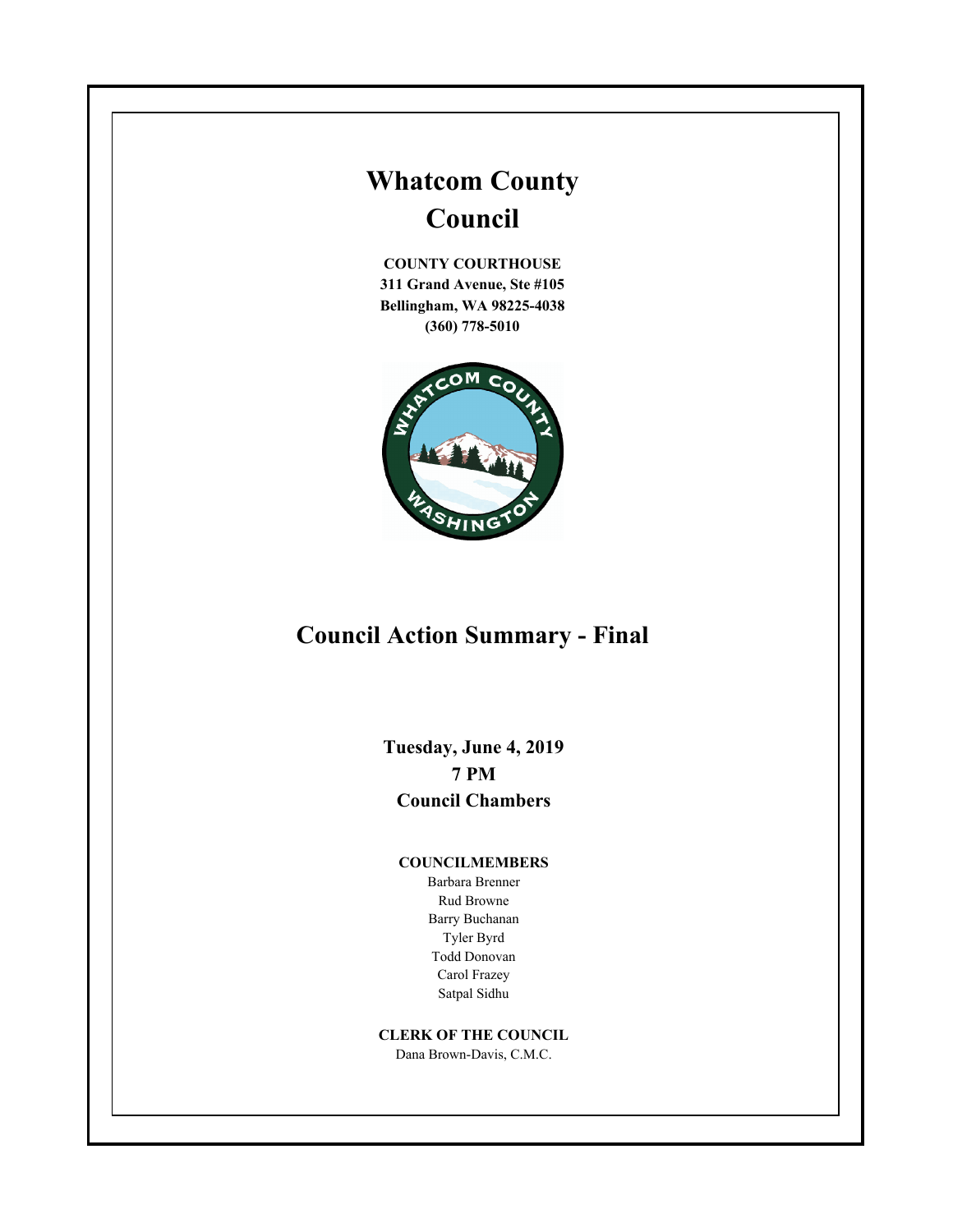## **COUNTY COUNCIL**

## **CALL TO ORDER**

## **ROLL CALL**

Present: 7 - Barbara Brenner, Rud Browne, Barry Buchanan, Tyler Byrd, Todd Donovan, Carol Frazey, and Satpal Sidhu

**Absent:** None

### **FLAG SALUTE**

### **ANNOUNCEMENTS**

## **MINUTES CONSENT**

**1.** [MIN2019-040](http://whatcom.legistar.com/gateway.aspx?m=l&id=/matter.aspx?key=2373) Committee of the Whole for May 21, 2019

#### **APPROVED BY CONSENT**

- **Aye:** 7 Brenner, Browne, Buchanan, Byrd, Donovan, Frazey, and Sidhu
- **Nay:** 0
- **Absent:** 0
- **2.** [MIN2019-041](http://whatcom.legistar.com/gateway.aspx?m=l&id=/matter.aspx?key=2375) Regular County Council for May 21, 2019

#### **APPROVED BY CONSENT**

- **Aye:** 7 Brenner, Browne, Buchanan, Byrd, Donovan, Frazey, and Sidhu
- **Nay:** 0
- **Absent:** 0

### **PUBLIC HEARINGS**

**1.** [AB2019-277](http://whatcom.legistar.com/gateway.aspx?m=l&id=/matter.aspx?key=2309) Resolution authorizing the sale of surplus personal property pursuant to WCC 1.10

#### **Resolution 2019-029**

## **APPROVED**

- **Aye:** 6 Browne, Buchanan, Byrd, Donovan, Frazey, and Sidhu
- Nav: 1 Brenner
- **Absent:** 0

Enactment No: RES 2019-029

**2.** [AB2019-278](http://whatcom.legistar.com/gateway.aspx?m=l&id=/matter.aspx?key=2315) Ordinance establishing a speed limit for several roads in the Bennett Drive area

#### **Ordinance 2019-043**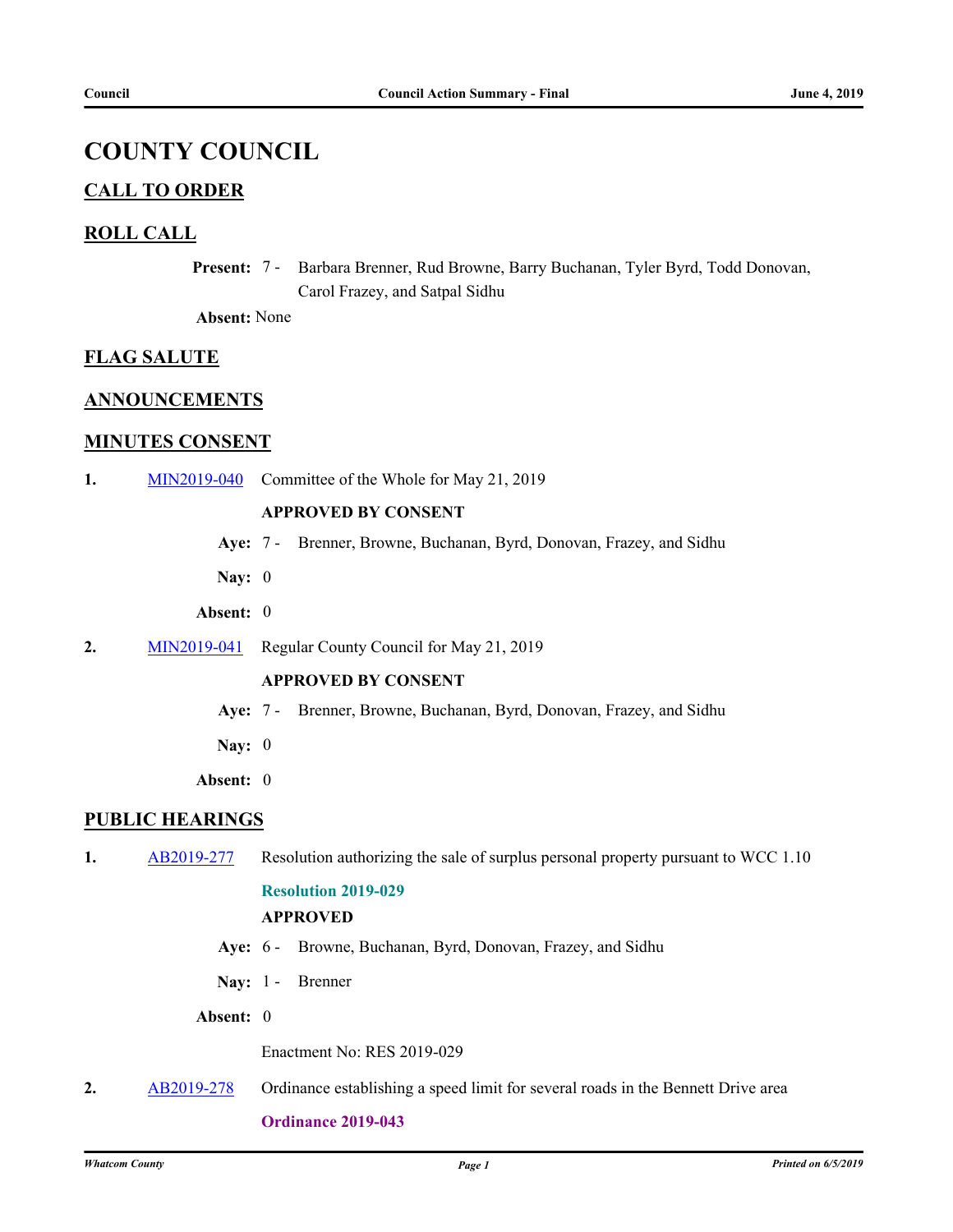#### **ADOPTED**

- **Aye:** 7 Brenner, Browne, Buchanan, Byrd, Donovan, Frazey, and Sidhu
- **Nay:** 0
- **Absent:** 0

Enactment No: ORD 2019-043

**3.** [AB2019-288](http://whatcom.legistar.com/gateway.aspx?m=l&id=/matter.aspx?key=2325) Ordinance establishing a speed limit for Delta Line Road

## **Ordinance 2019-044 ADOPTED**

**Aye:** 7 - Brenner, Browne, Buchanan, Byrd, Donovan, Frazey, and Sidhu

**Nay:** 0

**Absent:** 0

Enactment No: ORD 2019-044

**4.** [AB2019-289](http://whatcom.legistar.com/gateway.aspx?m=l&id=/matter.aspx?key=2326) Ordinance establishing a speed limit for several roads in the Northwest Drive area

#### **Ordinance 2019-045**

#### **ADOPTED**

- **Aye:** 7 Brenner, Browne, Buchanan, Byrd, Donovan, Frazey, and Sidhu
- **Nay:** 0
- **Absent:** 0

Enactment No: ORD 2019-045

**5.** [AB2019-306](http://whatcom.legistar.com/gateway.aspx?m=l&id=/matter.aspx?key=2343) Ordinance amending Whatcom County Code Chapters 11.16, 11.20, and 11.32 to protect Lake Samish water quality and shoreline properties

#### **Ordinance 2019-046**

### **ADOPTED AS AMENDED**

- **Aye:** 7 Brenner, Browne, Buchanan, Byrd, Donovan, Frazey, and Sidhu
- **Nay:** 0
- **Absent:** 0

Enactment No: ORD 2019-046

#### **OPEN SESSION (20 MINUTES)**

#### **CONSENT AGENDA**

**(From Council Finance and Administrative Services Committee)**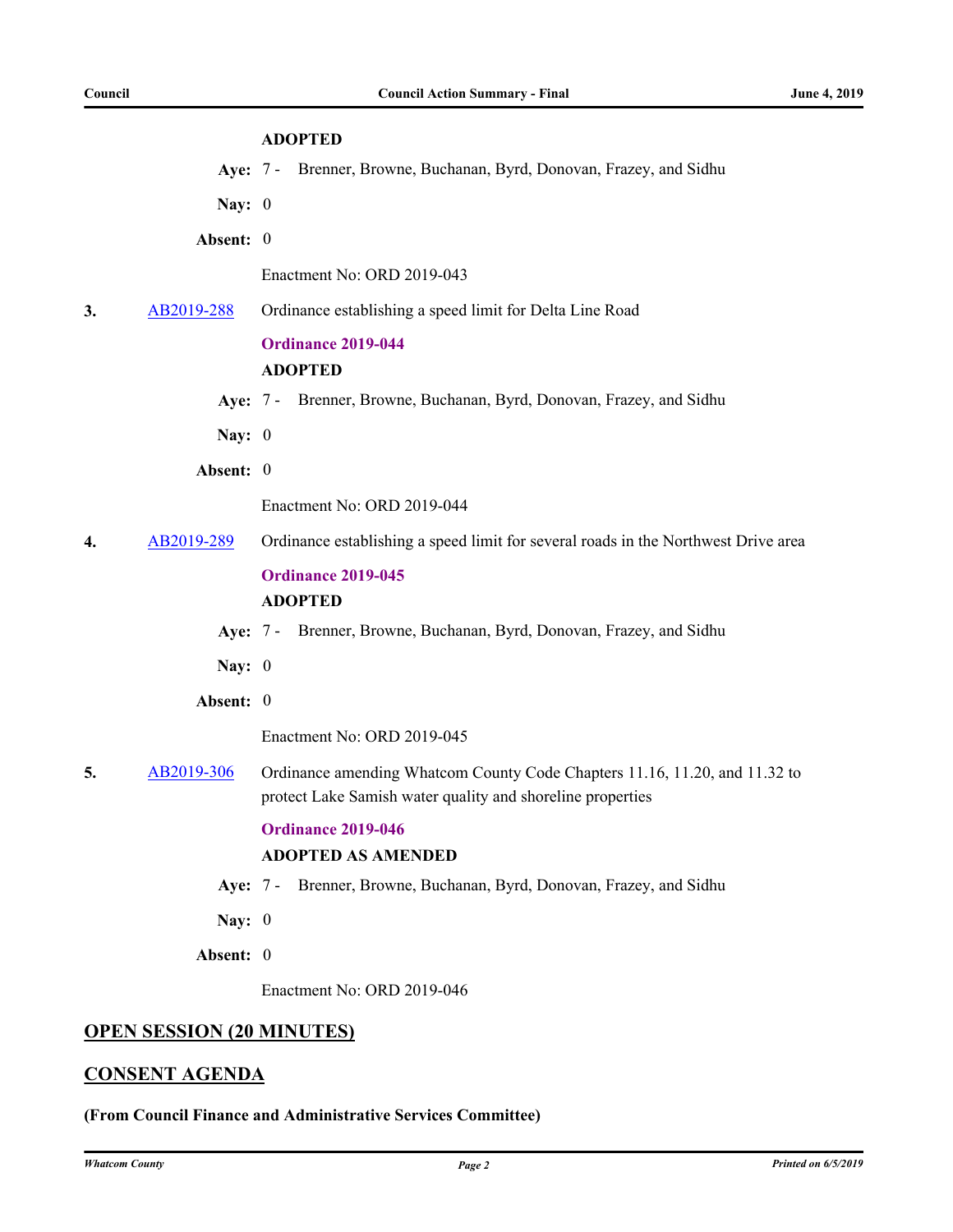| 1.               | AB2019-300 | Request authorization for the County Executive to enter into a contract between<br>Whatcom County and Catholic Community Services to provide funding for resident<br>support services at Francis Place, in the amount of \$288,916                                                      |
|------------------|------------|-----------------------------------------------------------------------------------------------------------------------------------------------------------------------------------------------------------------------------------------------------------------------------------------|
|                  |            | <b>AUTHORIZED BY CONSENT</b>                                                                                                                                                                                                                                                            |
|                  | Aye: $7 -$ | Brenner, Browne, Buchanan, Byrd, Donovan, Frazey, and Sidhu                                                                                                                                                                                                                             |
|                  | Nay: $0$   |                                                                                                                                                                                                                                                                                         |
|                  | Absent: 0  |                                                                                                                                                                                                                                                                                         |
| 2.               | AB2019-319 | Request authorization for the County Executive to enter into a contract between<br>Whatcom County and Transpo Group USA, Inc., to develop the Whatcom County<br>ADA Transition Plan, in the amount of \$145,251.99                                                                      |
|                  |            | <b>HELD IN COUNCIL</b>                                                                                                                                                                                                                                                                  |
|                  | Aye: $7 -$ | Brenner, Browne, Buchanan, Byrd, Donovan, Frazey, and Sidhu                                                                                                                                                                                                                             |
|                  | Nay: $0$   |                                                                                                                                                                                                                                                                                         |
|                  | Absent: 0  |                                                                                                                                                                                                                                                                                         |
| 3.               | AB2019-327 | Request authorization for the County Executive to enter into a residential lease<br>agreement between Whatcom County and tenant Emelia Wilson for the apartment at<br>5236 Nielson Avenue, located above the Tennant Lake Interpretive Center, in the<br>amount of \$945 per month      |
|                  |            | <b>AUTHORIZED BY CONSENT</b>                                                                                                                                                                                                                                                            |
|                  | Aye: $7 -$ | Brenner, Browne, Buchanan, Byrd, Donovan, Frazey, and Sidhu                                                                                                                                                                                                                             |
|                  | Nay: $0$   |                                                                                                                                                                                                                                                                                         |
|                  | Absent: 0  |                                                                                                                                                                                                                                                                                         |
| $\boldsymbol{4}$ |            | AB2019-328 Request authorization for the County Executive to enter in to a contract between<br>Whatcom County and Unique Places LLC to perform GIS mapping, analysis and<br>outreach materials development for the Purchase of Development Rights program, in<br>the amount of \$43,000 |
|                  |            | <b>AUTHORIZED BY CONSENT</b>                                                                                                                                                                                                                                                            |
|                  | Aye: 7 -   | Brenner, Browne, Buchanan, Byrd, Donovan, Frazey, and Sidhu                                                                                                                                                                                                                             |
|                  | Nay: $0$   |                                                                                                                                                                                                                                                                                         |
|                  | Absent: 0  |                                                                                                                                                                                                                                                                                         |
| 5.               | AB2019-330 | Request authorization for the County Executive to enter into a 2 year agreement<br>between Whatcom County and West Publishing for online database and software<br>subscriptions                                                                                                         |

#### **AUTHORIZED BY CONSENT**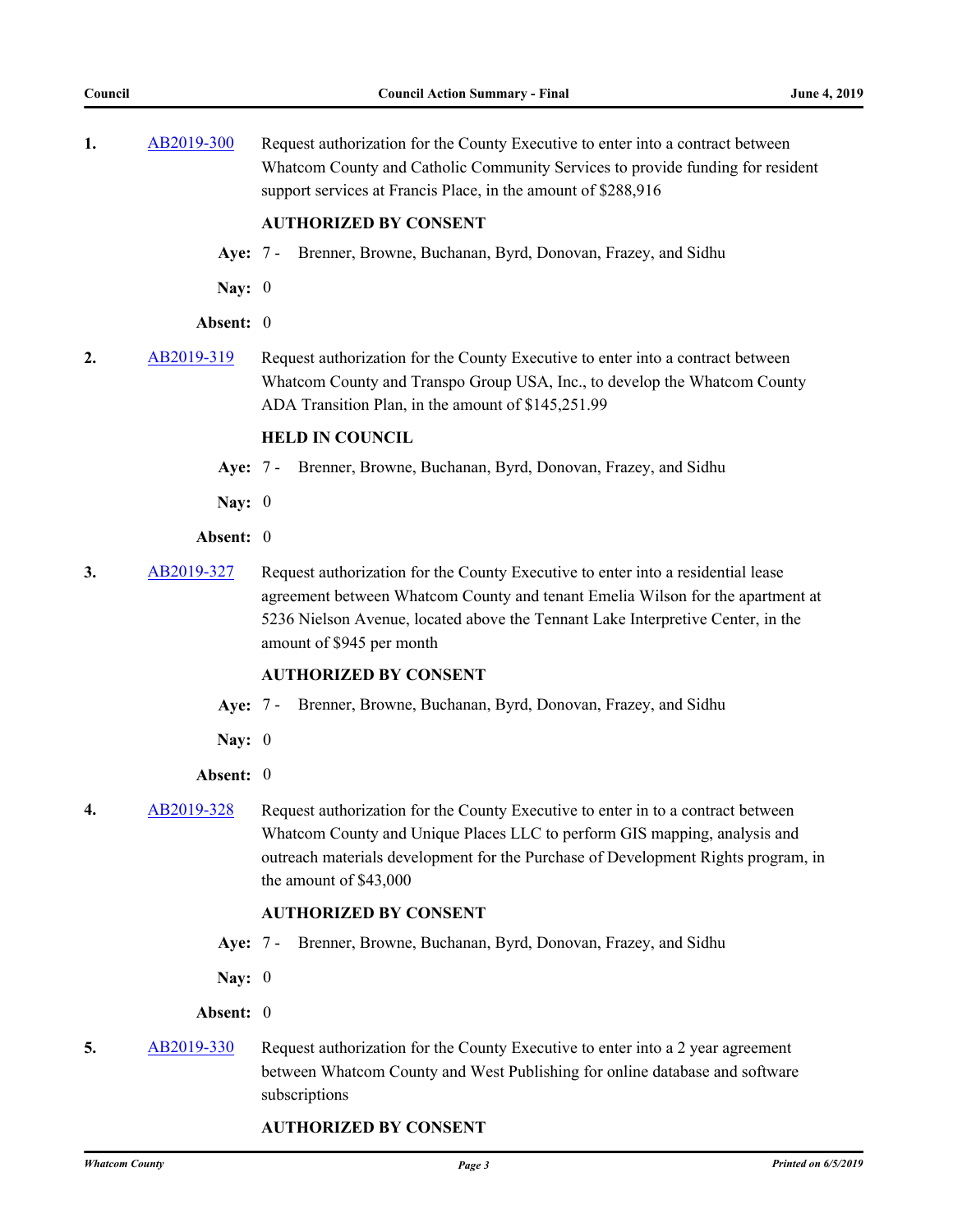**Aye:** 7 - Brenner, Browne, Buchanan, Byrd, Donovan, Frazey, and Sidhu

**Nay:** 0

**Absent:** 0

**6.** [AB2019-311](http://whatcom.legistar.com/gateway.aspx?m=l&id=/matter.aspx?key=2348) Request authorization for the County Executive to award Bid #19-37 and enter into a subsequent contract between Whatcom County and Herron Valley, Inc. DBA Bayside Services, for the annual street sweeping and cleaning services of the Lake Whatcom and Lake Samish watershed areas, in the amount of \$75,000

## **AUTHORIZED BY CONSENT**

- **Aye:** 7 Brenner, Browne, Buchanan, Byrd, Donovan, Frazey, and Sidhu
- **Nay:** 0
- **Absent:** 0

## **OTHER ITEMS**

#### **(From Council Finance and Administrative Services Committee)**

**1.** [AB2019-310](http://whatcom.legistar.com/gateway.aspx?m=l&id=/matter.aspx?key=2347) Request authorization for the County Executive to enter into a 35 year lease agreement between Whatcom County and Whatcom County Search and Rescue Council, to provide for the Whatcom County Search and Rescue usage of real property to house their operation in furtherance of their public service, for the annual amount of \$1.00

#### **AUTHORIZED**

- **Aye:** 7 Brenner, Browne, Buchanan, Byrd, Donovan, Frazey, and Sidhu
- **Nay:** 0
- **Absent:** 0

#### **(No Committee Assignment)**

**2.** [AB2019-307](http://whatcom.legistar.com/gateway.aspx?m=l&id=/matter.aspx?key=2344) Resolution regarding reducing incarceration of young adults (Council acting as the Health Board)

### **Resolution 2019-030**

#### **APPROVED**

- **Aye:** 7 Brenner, Browne, Buchanan, Byrd, Donovan, Frazey, and Sidhu
- **Nay:** 0
- **Absent:** 0

Enactment No: RES 2019-030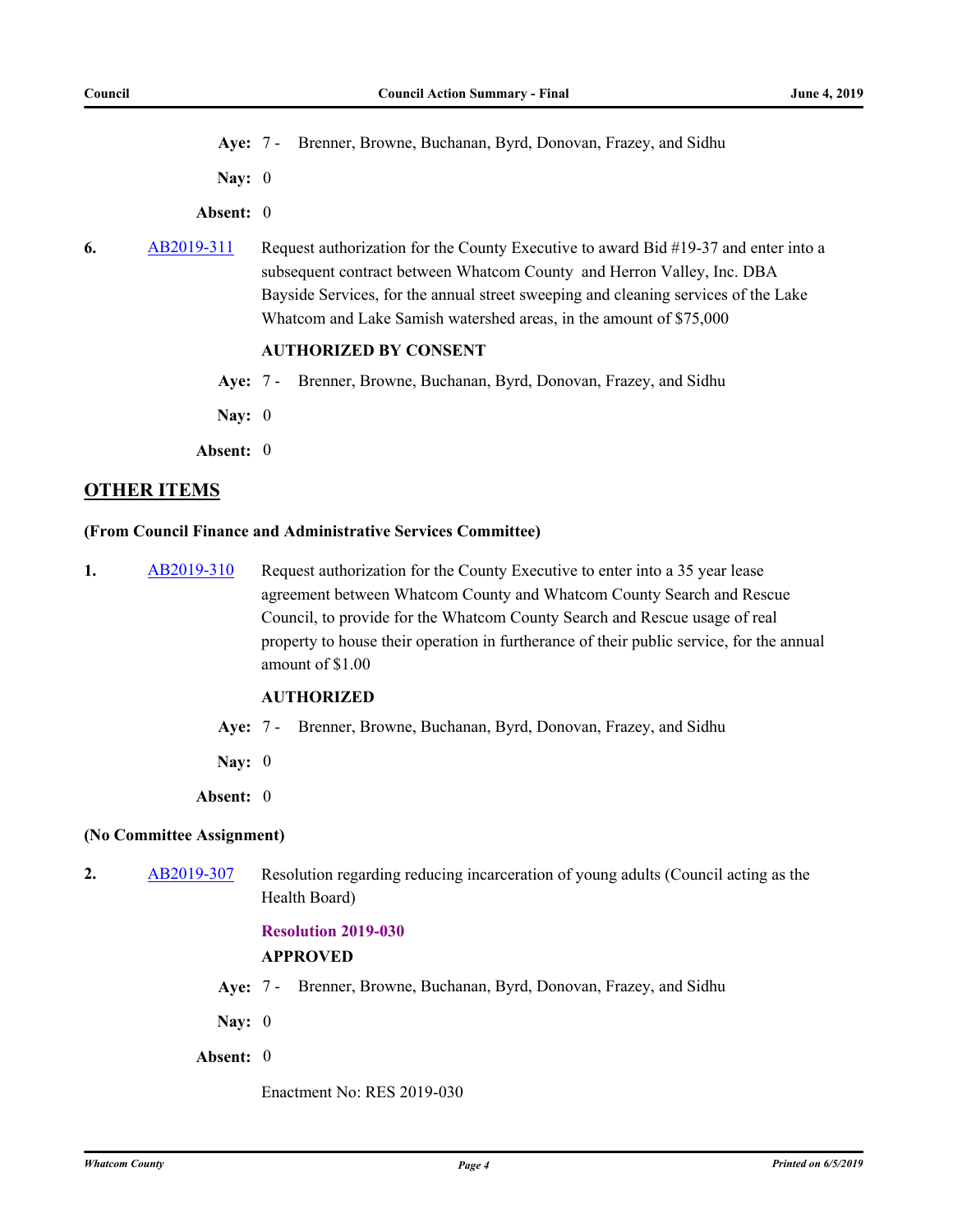## **EXECUTIVE APPOINTMENTS TO BOARDS, COMMISSIONS, AND COMMITTEES**

**1.** [AB2019-329](http://whatcom.legistar.com/gateway.aspx?m=l&id=/matter.aspx?key=2366) Request confirmation of the County Executive's appointment of Sonja Max to the Bicycle/Pedestrian Advisory Committee

#### **CONFIRMED**

- **Aye:** 7 Brenner, Browne, Buchanan, Byrd, Donovan, Frazey, and Sidhu
- **Nay:** 0

#### **Absent:** 0

**2.** [AB2019-333](http://whatcom.legistar.com/gateway.aspx?m=l&id=/matter.aspx?key=2370) Request confirmation of the County Executive's appointment of Arrissia Owen Turner to the Whatcom County Developmental Disabilities Board

#### **CONFIRMED**

- **Aye:** 7 Brenner, Browne, Buchanan, Byrd, Donovan, Frazey, and Sidhu
- **Nay:** 0
- **Absent:** 0

## **INTRODUCTION ITEMS**

**1.** [AB2019-308](http://whatcom.legistar.com/gateway.aspx?m=l&id=/matter.aspx?key=2345) Ordinance suspending Whatcom County Code 1.28 to update the correctional facilities operational standards

#### **SUBSTITUTE INTRODUCED FOR PUBLIC HEARING**

- **Aye:** 7 Brenner, Browne, Buchanan, Byrd, Donovan, Frazey, and Sidhu
- **Nay:** 0
- **Absent:** 0
- **2.** [AB2019-321](http://whatcom.legistar.com/gateway.aspx?m=l&id=/matter.aspx?key=2358) Ordinance amending the 2019 Whatcom County Budget, request no. 8, in the amount of \$508,163

#### **INTRODUCED**

- **Aye:** 7 Brenner, Browne, Buchanan, Byrd, Donovan, Frazey, and Sidhu
- **Nay:** 0

#### **Absent:** 0

**3.** [AB2019-322](http://whatcom.legistar.com/gateway.aspx?m=l&id=/matter.aspx?key=2359) Ordinance amending Whatcom County Charter Sections 4.20 (Qualifications) and 6.90 (Illegal Contracts)

## **INTRODUCED FOR PUBLIC HEARING**

**Aye:** 7 - Brenner, Browne, Buchanan, Byrd, Donovan, Frazey, and Sidhu